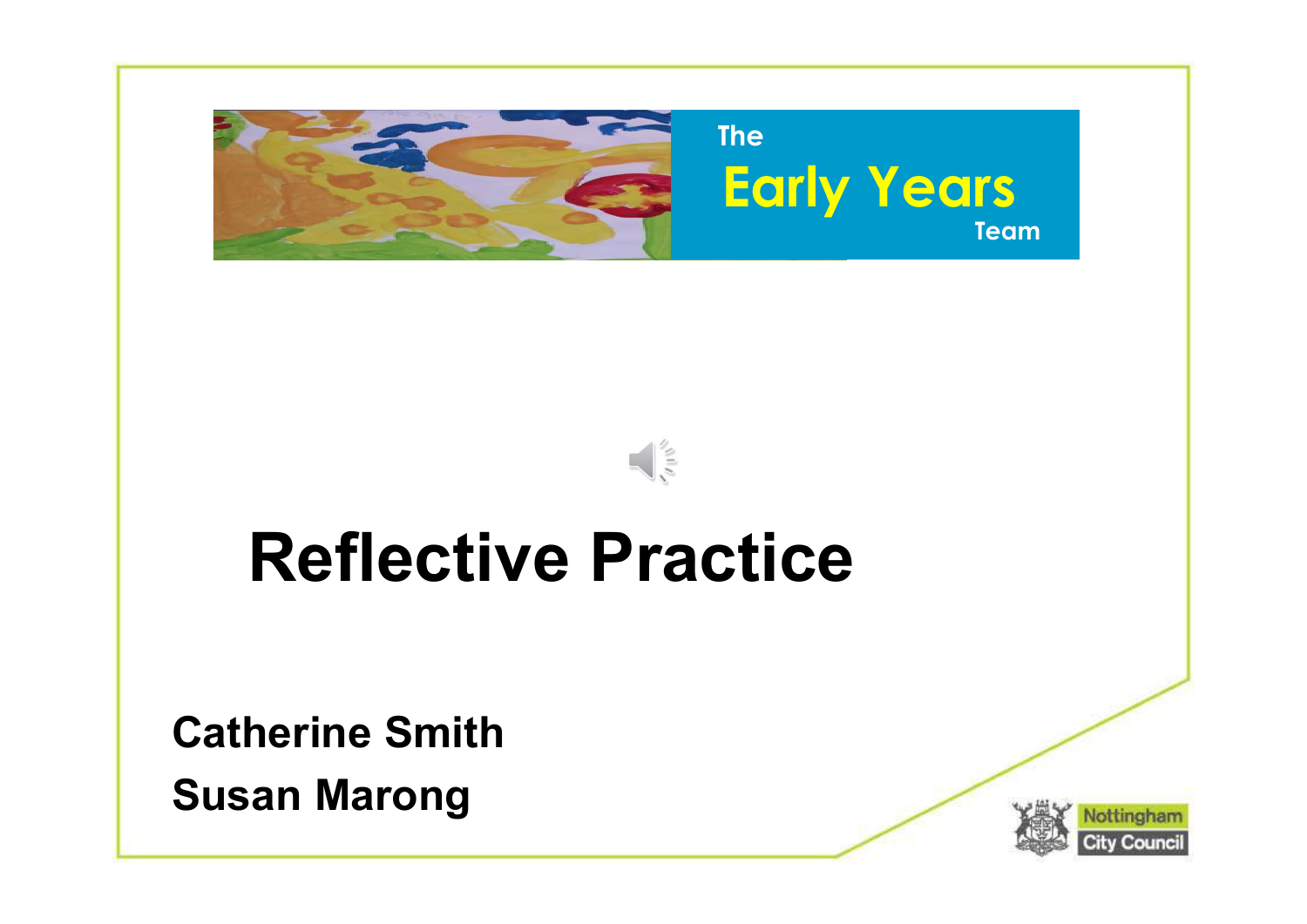## Introduction

- Introduction<br>• Reflective practice is an integral and essential part of<br>service planning and delivery service planning and delivery
- Introduction<br>• Reflective practice is an integral and essential part of<br>• In a period where there are lots of changes, consider<br>• In a period where there are lots of changes, consider<br>• the bigger picture and create a gold the bigger picture and create a golden thread to support yourself and your team • Reflective practice is an integral and essential part of<br>service planning and delivery<br>
• In a period where there are lots of changes, consider<br>
the bigger picture and create a golden thread to<br>
support yourself and your • In a period where there are lots of changes, co<br>the bigger picture and create a golden thread t<br>support yourself and your team<br>• Plan carefully for the EYFS reforms building in<br>pause and reflect throughout the change jou
- pause and reflect throughout the change journey
- 

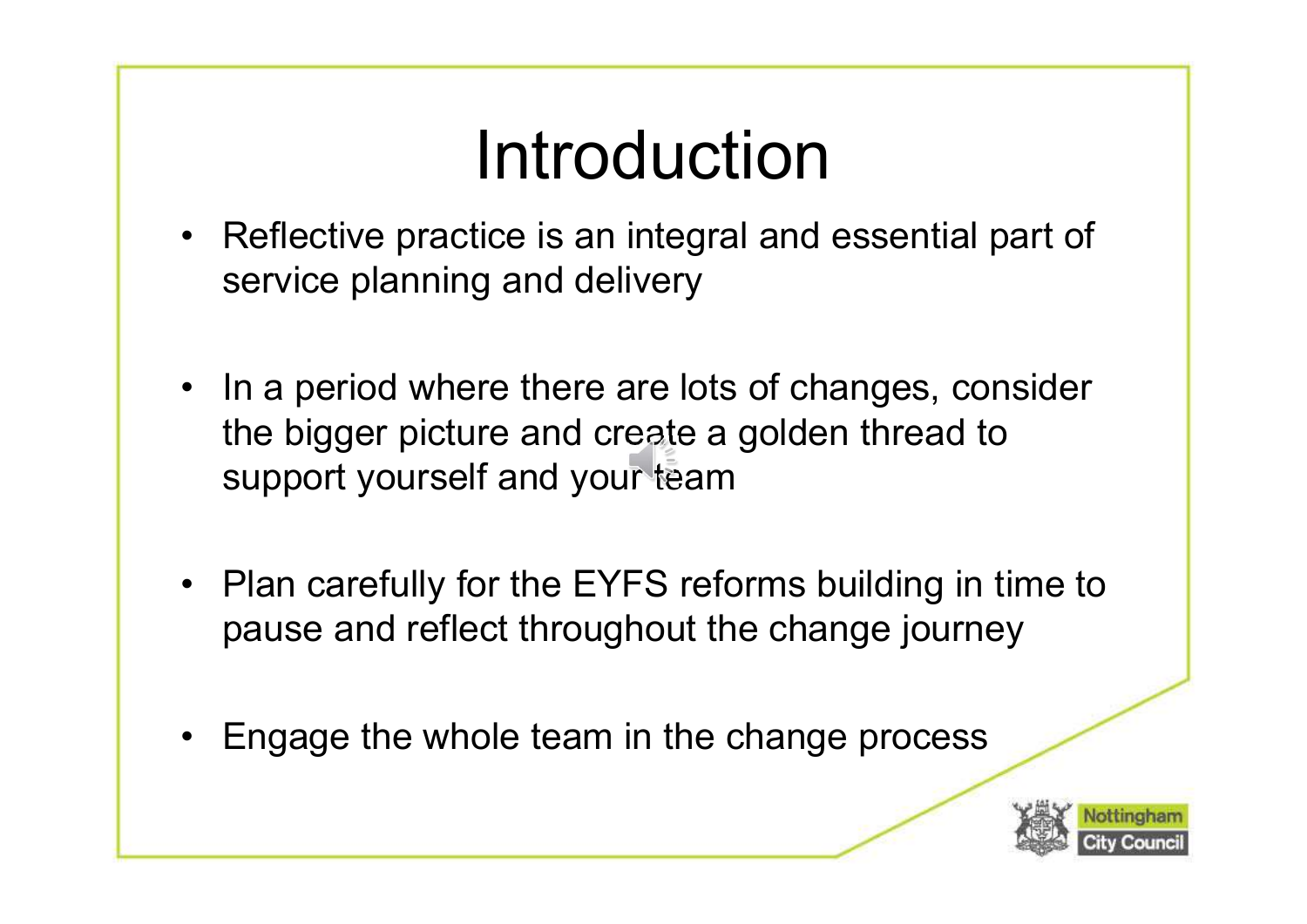## Reflective Practice

 $\frac{1}{2}$ 

Reflective practice is the process of thinking about and analysing your practice, with the aim of challenging, changing, modifying, developing and improving it. This should be a continuous cycle of reflection and improvement. (Pacey 2016)

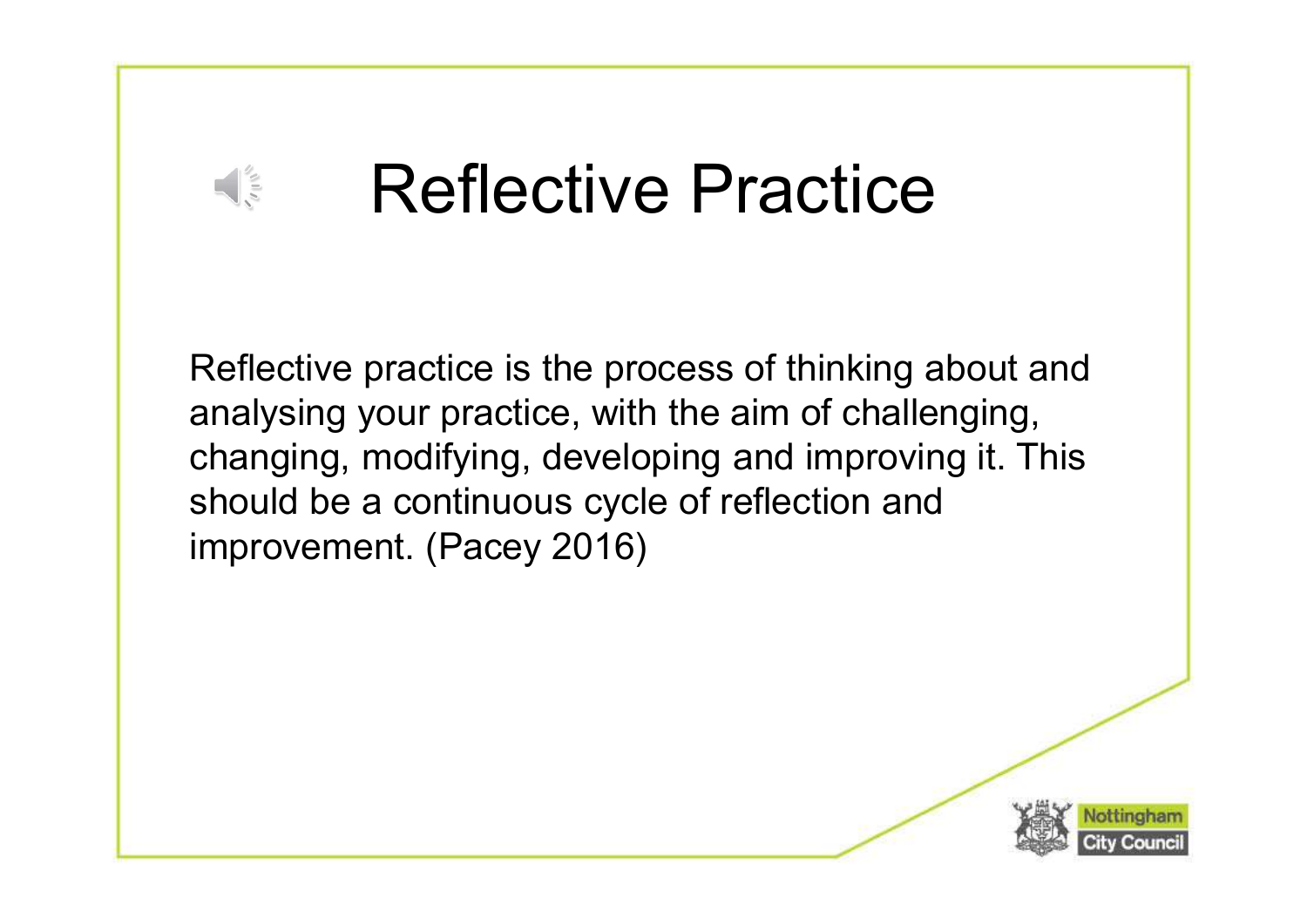#### Evaluation

Evaluation is a process that critically examines a **Evaluation<br>Evaluation is a process** that critically examines a<br>program. It involves collecting and analyzing information<br>about a program's activities, characteristics, and<br>outcomes. Its purpose is to make judgments about about a program's activities, characteristics, and outcomes. Its purpose is to make judgments about a program, to improve its effectiveness, and/or to inform programming decisions (Patton, 1987).

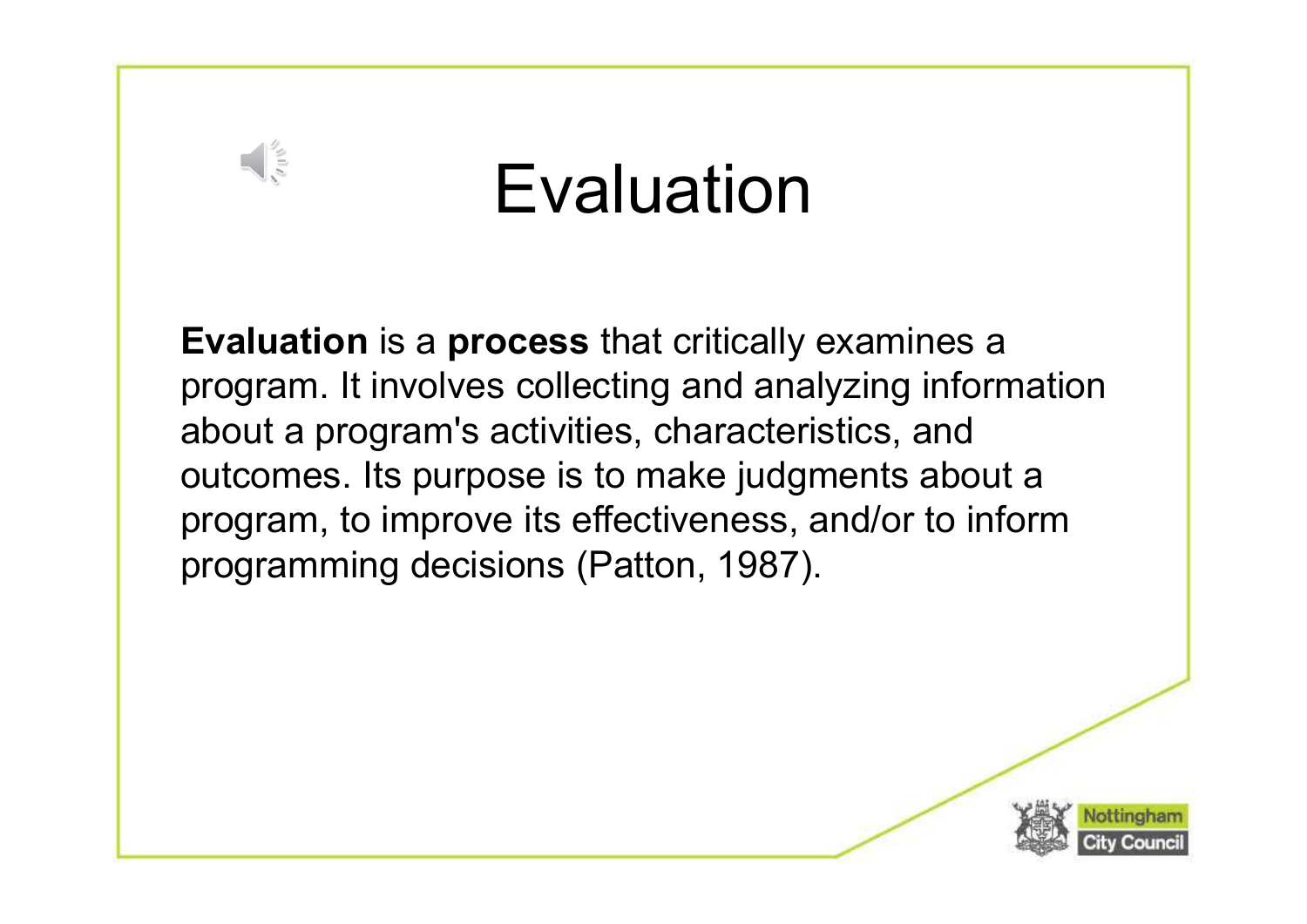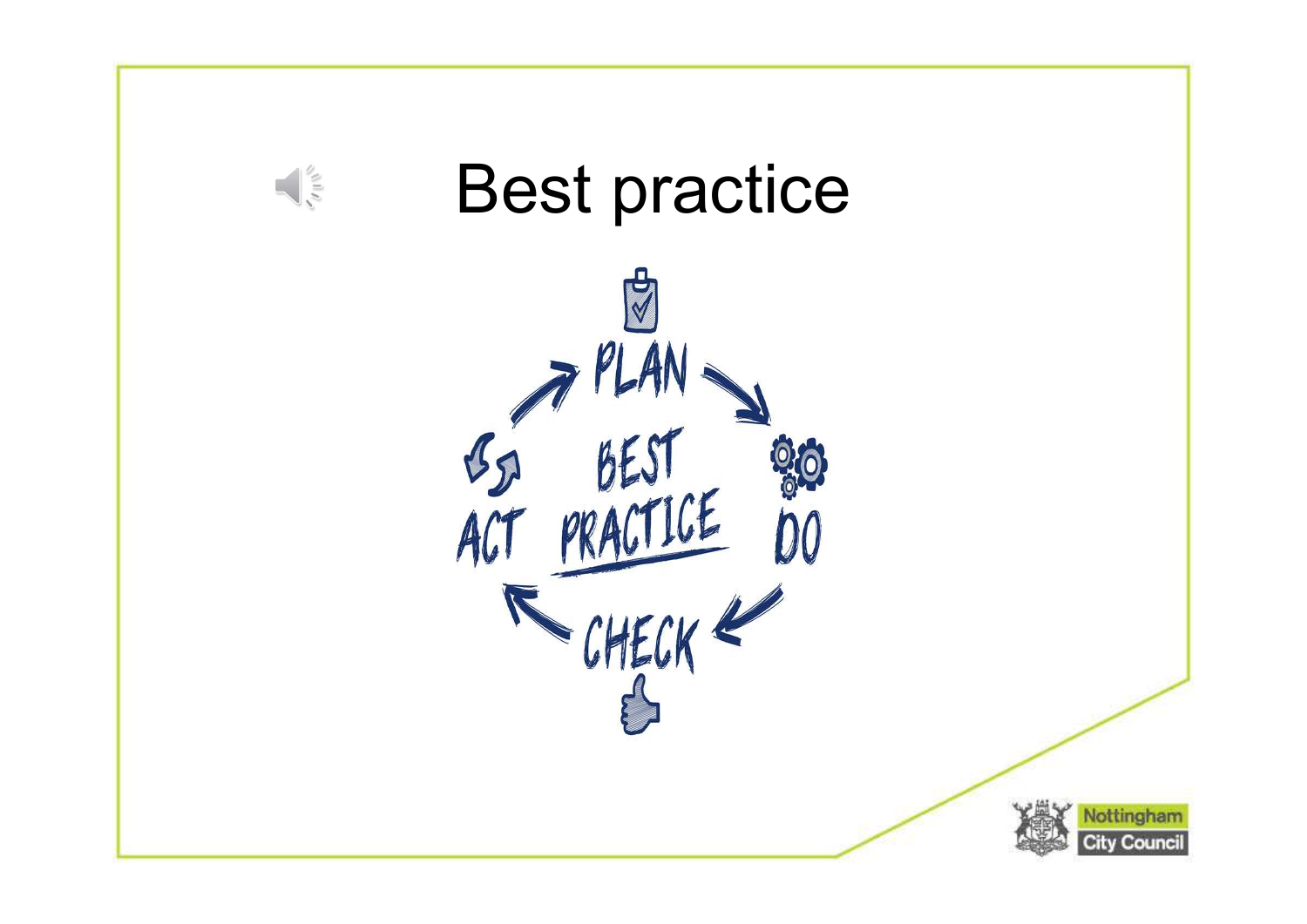

## Reflective practitioners, celebrating your strengths

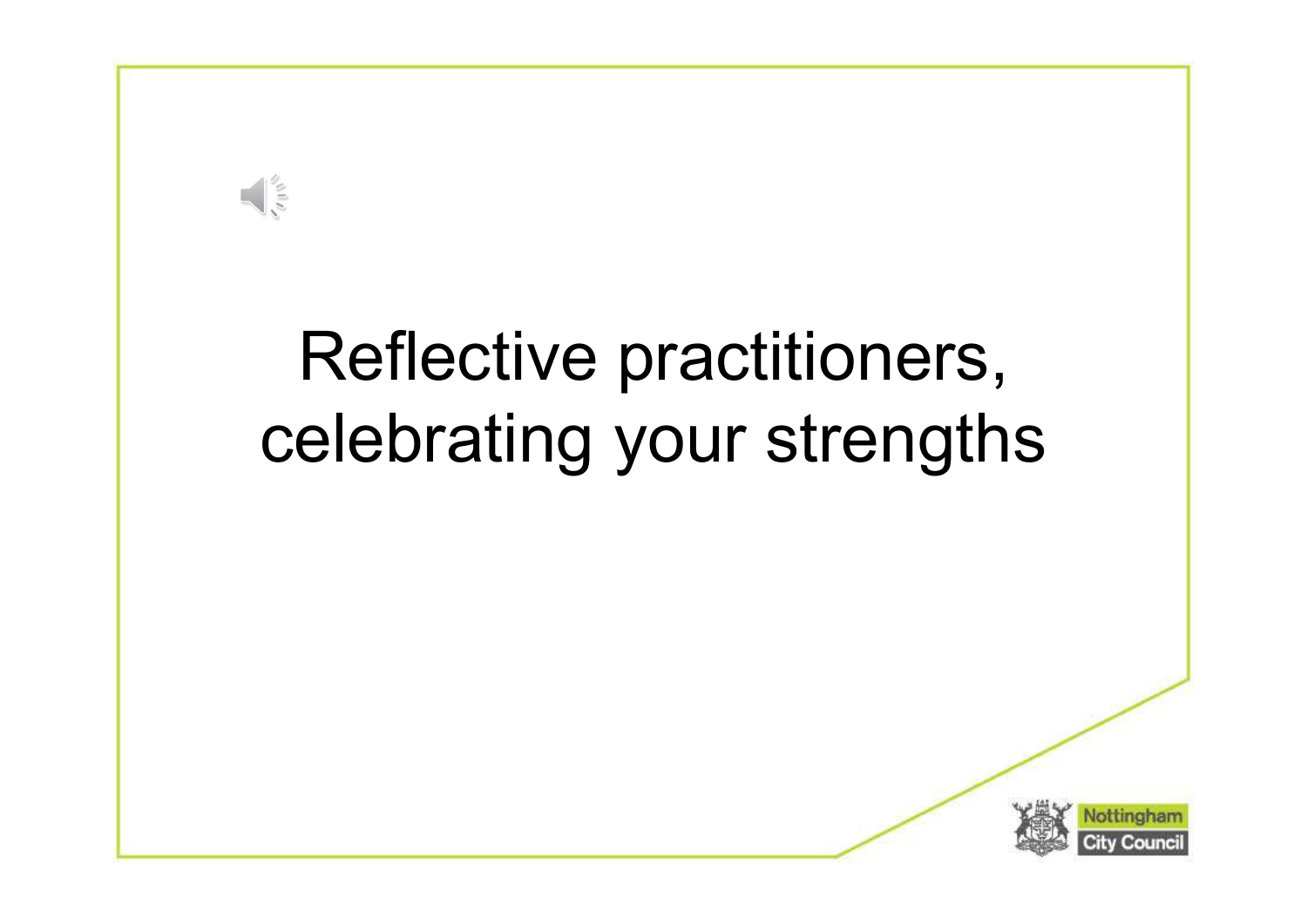## **Leadership and management**

- Clear ambition and vision
- High quality provision
- **Support professional development**
- **Effective supervisions in place**
- Support SEND
- **Engage with children and families**
- **Provide a safe and secure environment**

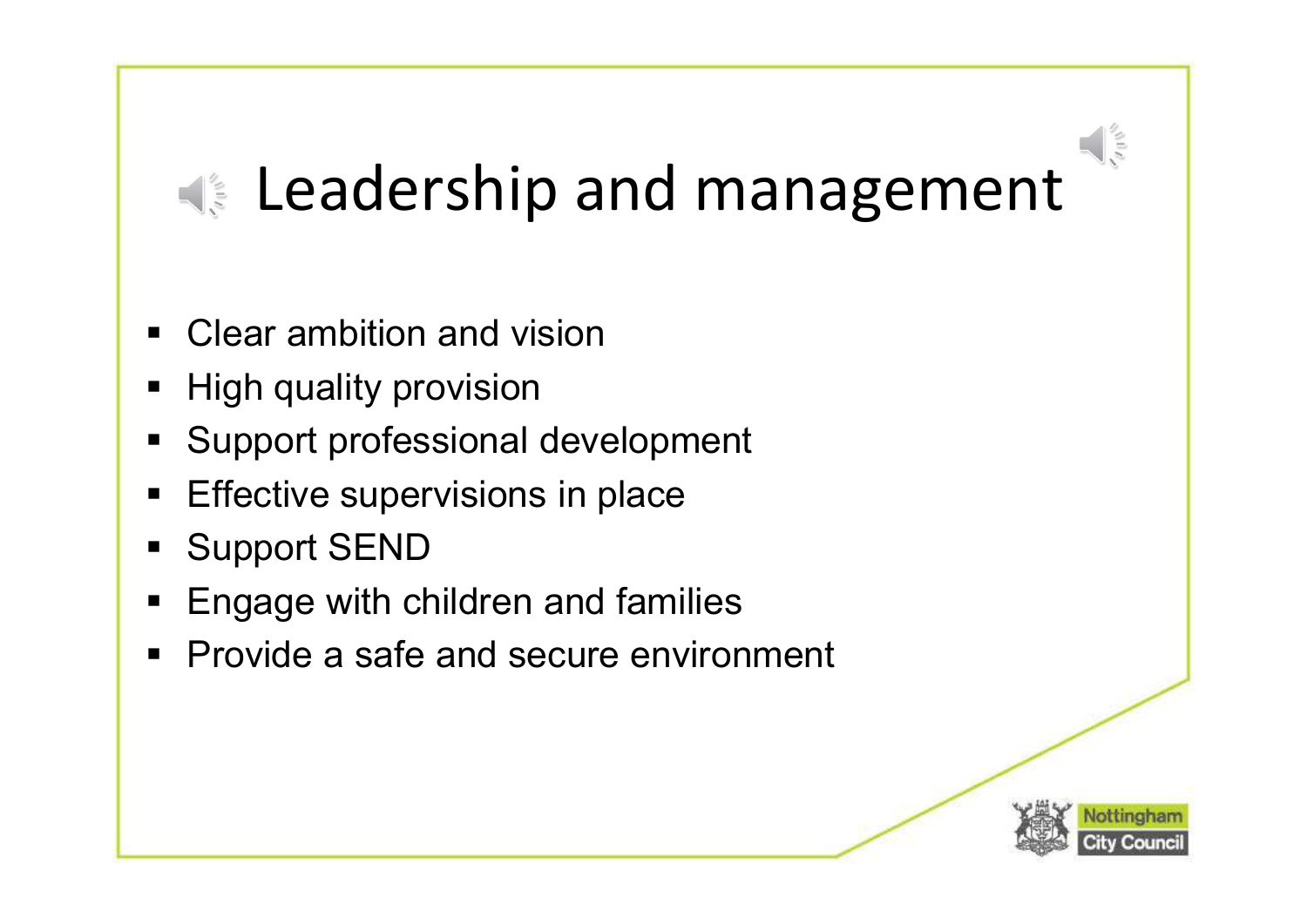

Take Action

How do you make it happen? What action do you take?

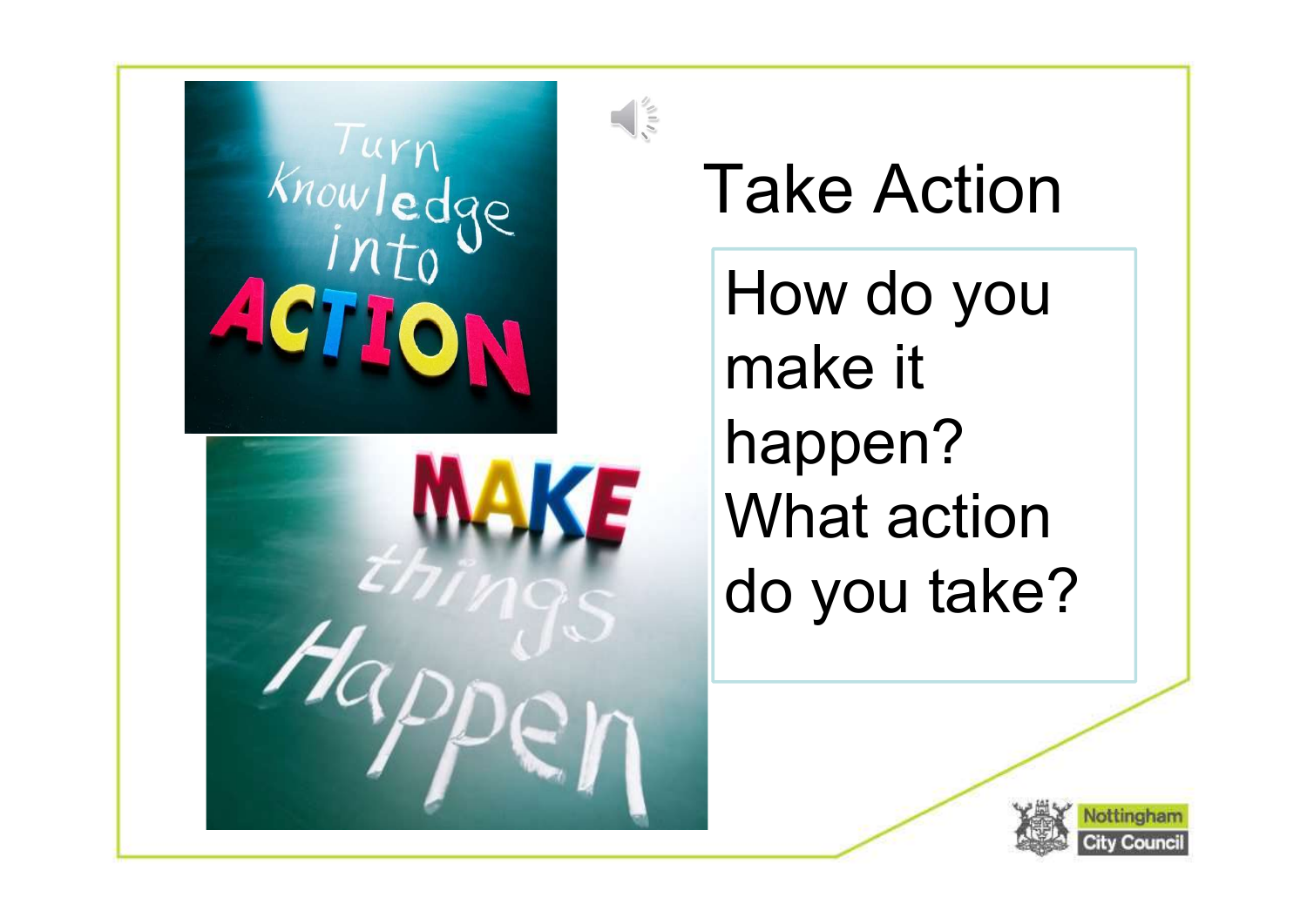# Summary

- If you haven't already start planning now. Take a<br>look through our Vodcast published so far, they can<br>be found <u>here</u> **Summary<br>
If you haven't already – start planning now. Take a<br>
look through our Vodcast published so far, they can<br>
be found <u>here</u>** be found here • If you haven't already – start planning now. Take a<br>look through our Vodcast published so far, they can<br>be found <u>here</u><br>• If you work with a team – get them involved in<br>reflecting on practice and planning for September • If you haven't already – start planning now. Take a<br>look through our Vodcast published so far, they can<br>be found <u>here</u><br>• If you work with a team – get them involved in<br>reflecting on practice and planning for September<br>•
- reflecting on practice and planning for September
- Briefing sessions coming soon

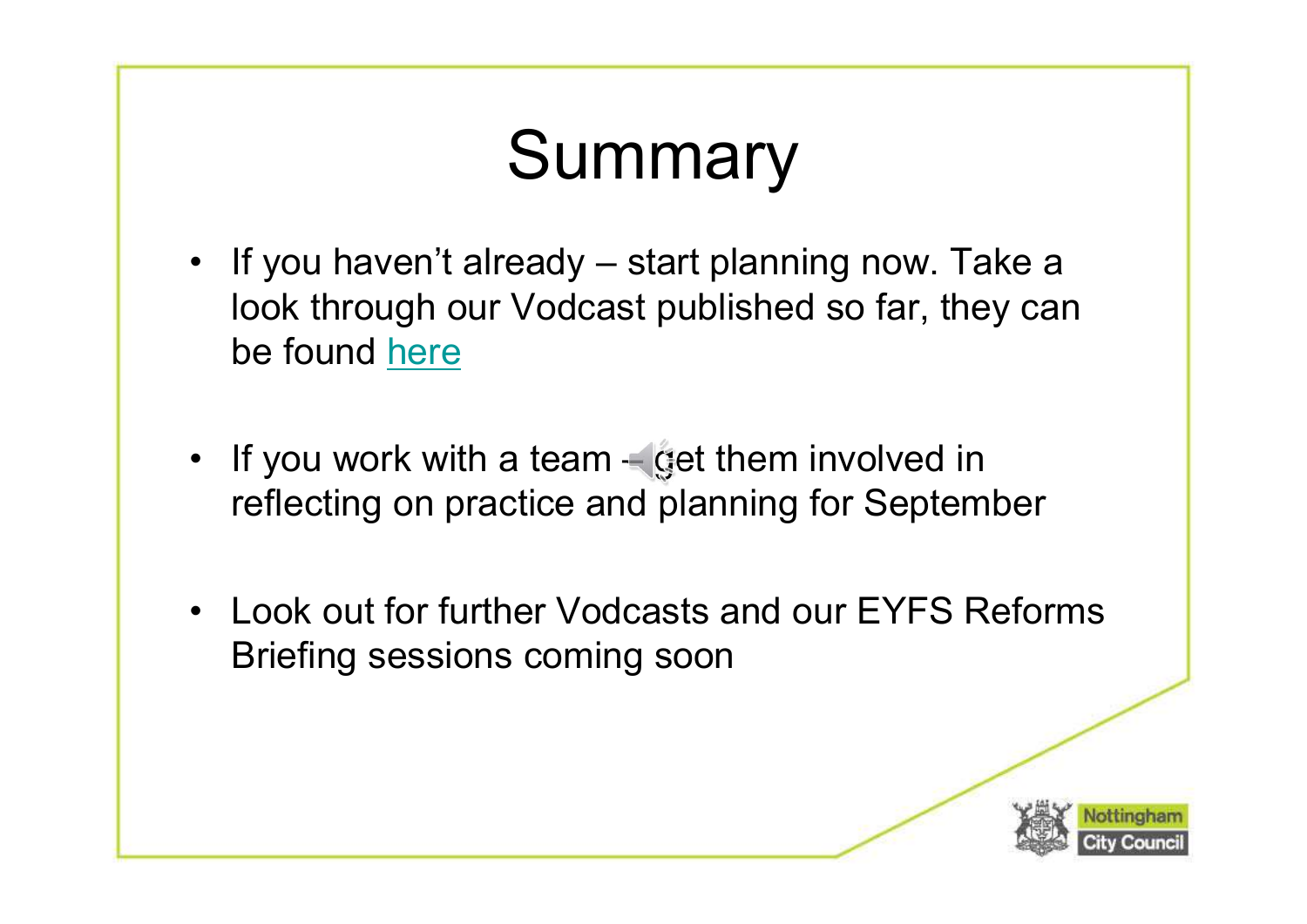

#### Future Courses

For more information about reflective practice linked to the evaluation schedule and the Early Years Foundation Stage (EYFS), The Nottingham City Early Years have put together a short course: Reflect Evaluate and Take Action (RETA) Follow the link below for more information: evaluation scheudie and the Early Teals Poundation Stag<br>(EYFS), The Nottingham City Early Years have put togeth<br>short course: Reflect Evaluate and Take Action (RETA) For<br>the link below for more information:<br>Reflect, Evalua

Reflect, Evaluate, Take Action! (nottinghamcity.gov.uk)

We also have a range of online and blended training already available please see Safeguarding Children and Blended PFA and Online SEND training development

https://www.nottinghamcity.gov.uk/earlyyears/cpdtraining/

•